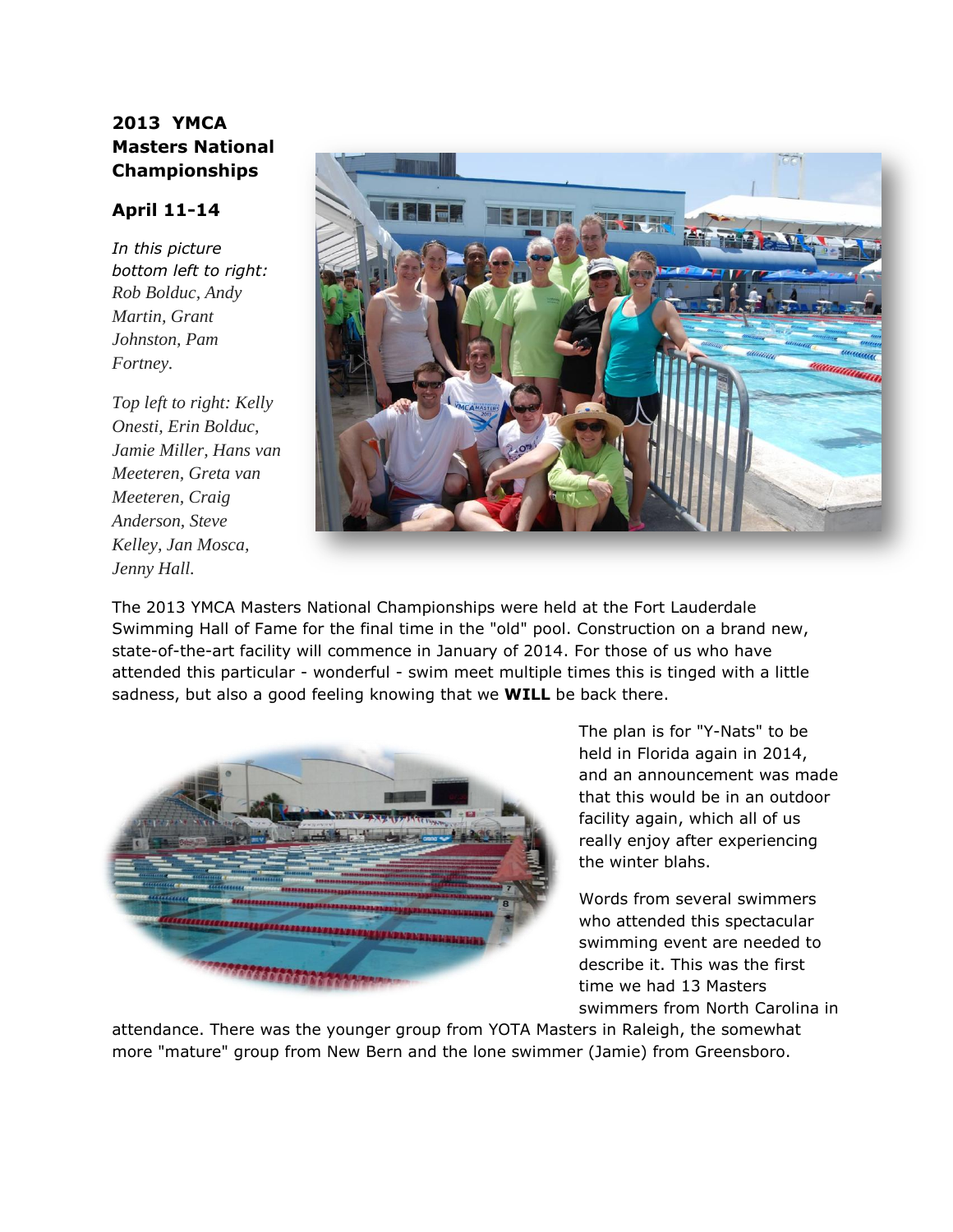**Jan Elisa Mosca:** The National Master's Event in Fort Lauderdale was my first YMCA Swimming Event. As expected, the competitors represented a range of ability, and as expected, I enjoyed the camaraderie of all the swimmers and appreciated the lovely Hall of Fame Fort Lauderdale venue. What I did not expect was the dedication and genuine interest and concern displayed by the officials, timers, scorers and announcers. A four-day athletic event can be tiresome and challenging. Their smiles and seemingly effortless work ethic made the meet as fun for the swimmers in heat number one as for the swimmers in heat number twenty-one. Special kudos for all the workers and volunteers!





**Andy Miller:** For me this is the 3<sup>rd</sup> time in 4 years attending Y Nationals in Ft Lauderdale, but it was also the most fun, with 13 present from NC and the first time there was a team there to cheer each other on. I look forward to the continuing growth of participants and NC making a statement in the future.

**Jenny Hall:** This was my first meet in seven years and I only recently joined the Master's team here in Raleigh about a year ago. Needless to say I could not believe how much

fun the meet was! I was pleasantly surprised with my swims but could not believe the support and enthusiasm there was within my team. Whether we were warming up, warming down or in between events I think everyone one of us cheered on each teammate for every event. I always enjoy a good relay and was excited to be able to swim on the 200 free relay with some great new friends.





**Steve Kelley:** I'd thought about going to the Nationals before but always came up with "reasons" not to. Same thing this year. Not in good enough condition, still recovering from body repairs. Then I realized you don't get unlimited opportunities, so I might as well go for it. Although most of my swims were not in the fast heat I found plenty of encouragement and always smiling faces at the end of each race. I saw the young bodies and thought of days gone by. I saw the old bodies and found inspiration in their determination. I shared great meals with my teammates and enjoyed the beach and weather. Watching some of the better swimmers also helped me become more aware of technique improvements I need to work on. It was a great experience for a first timer.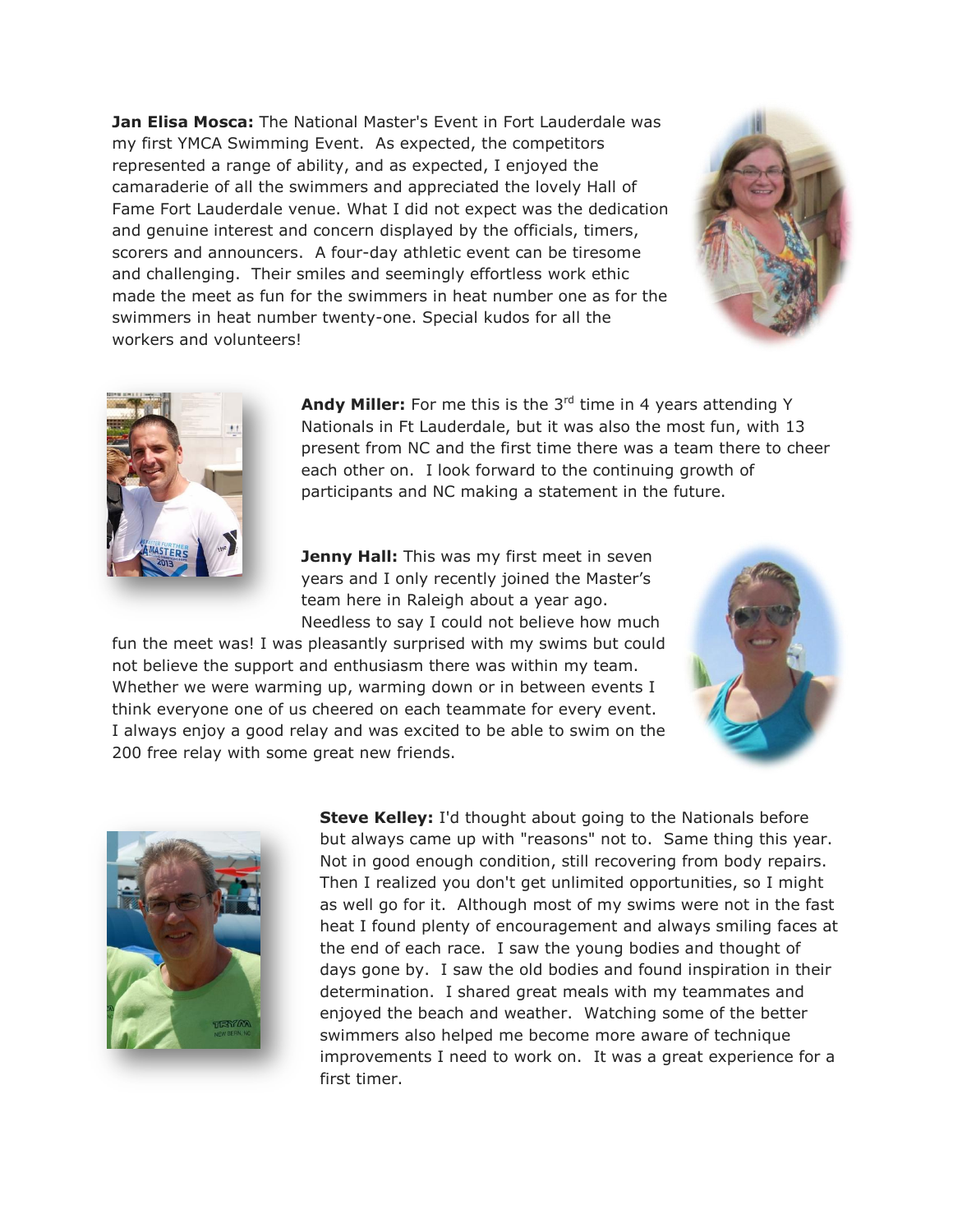**Erin Bolduc** (*swimming 100 fly in this picture*)**:** I've only been back in the pool seriously swimming for 18 months, and this meet was exactly what I needed, a low pressure, fun, outdoor meet! While I didn't have a great meet time wise, I made so many memories and had a lot of fun! The swim meet reunited me with one of my former coaches, and I made new friendships that I hope will last a lifetime! It is a meet that I plan to do my best to return to every year, and I'm hoping to convince more of my team mates to join us each year!





**Craig Anderson:** This was my fourth consecutive Y Masters Nationals Championships. It will likely be my last for a few years as well because my wife and I are leaving soon for full-time mission service. Thus, a new set of emotions swept over me at this year's meet. It was my last competition for awhile; it was the last time to swim in this pool; it was the last meet with many of my teammates. I'm so glad that all of these "lasts" occurred at the Y Masters Nationals in Ft Lauderdale. Unquestionably, this particular meet has been the high point each year for me as a swimmer. That's because so many wonderful things are woven together in a swimming sense......I always have my best times of the year here.....this venue is so unique

because it is the Hall Of Fame complex, it is outdoors, everything is within walking distance, and the beach and ocean are across the street.....the mix of swimmers includes young to old, fast to slow, famous to not famous at all! Additionally, the atmosphere and design of the meet is relaxed, fun, encouraging, and friendly. No other meet that I have participated in can claim all of these elements as well as the YMCA Masters National Championships can. I look forward to returning as soon as possible, and experiencing all of this again in the new facility. Thanks, YMCA!

**Hans van Meeteren:** YMCA Nationals in Ft. Lauderdale, can it get any better? Great outdoor pool, Florida spring weather, white sandy beaches in front of the pool, and nice restaurants all over the place. This attracts swimmers of all ages and abilities. In almost all events there was a mix of very fast, fast and not-so-fast swimmers. Considering swimmers' comments everyone had fun. Maybe because of swimming better than expected, swimming a record, or just watching great swims.